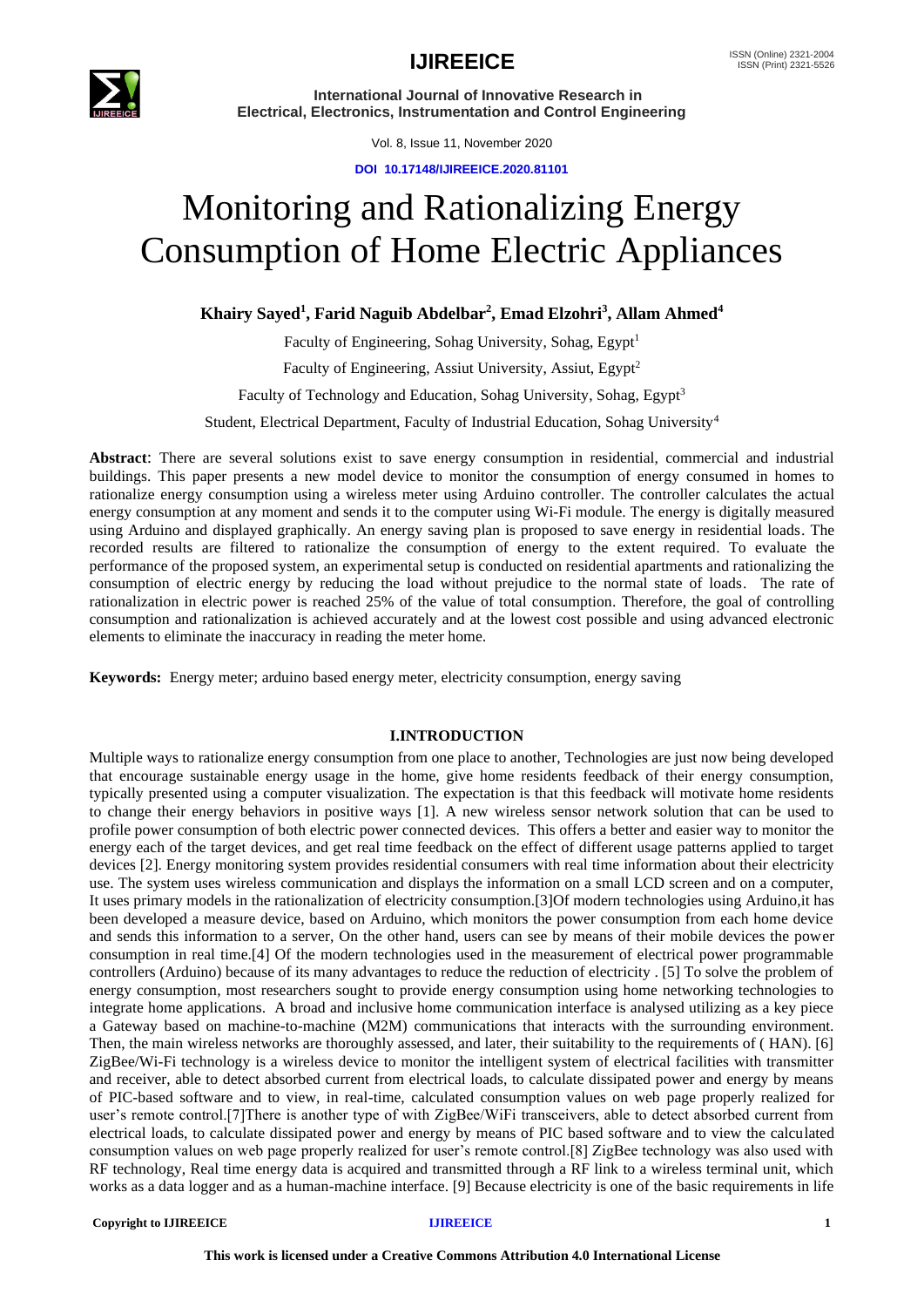



Vol. 8, Issue 11, November 2020

## **DOI 10.17148/IJIREEICE.2020.81101**

and with the advent of Internet and the web server, the systems of monitoring the consumption of electricity using modern technologies and linking them to Internet networks have been developed using the IOT system, which has the ability to transmit data over the Internet without the interaction of one [10]. Other technologies used with Arduino in monitoring power consumption are the IP communication system, the Internet connection and the remote control of equipment and devices using the intelligent application-based robot. The advantages of this system are that it does not rely on a server computer and uses mobile phones to control the home remotely [11]. Another modern technology used in energy consumption monitoring is the system that uses the Arduino and Bluetooth technology based on mobile phone and SMS for energy consumption [12]. Various techniques were used to monitor the consumption of electric energy to reduce energy consumption for consumers, including the use of SEM technology, a smart energy meter to reduce loads in peak hours [13] The latest in the world of electrical power consumption is to make the electrical appliances smart and provide convenience to the consumer and control the use of the Internet in the event of any manipulation of energy and power cuts automatically without reference to the consumer [14]. From previous studies, it is based primarily on monitoring only and using multiple techniques without reference to the consumer and the extent of the need to control whether or not to provide consumption for electricity companies and protect existing systems by introducing modern technologies on them. In the current system of electricity production and distribution companies, consumers are notified of the consumption rate once a month through the monthly bill and the length of this period affects the possibility of rationalizing electricity consumption. Moreover, the monthly invoice is insufficient to explain how the daily consumption of the user [15, 16].

The digital display of household electricity consumption was developed in measuring devices to display digital and graphical consumption of quantity and value of consumption, which led to the reduction of domestic consumption of electricity by 10-20% [17, 18]. Automation or automation of the home is defined as a high level of living by many smart home appliances that use control technology, computer technology and communication technology to provide the user with an advanced standard of living and safety. One of the most important benefits of home automation is the energy control system as an effective way to control and rationalize domestic consumption of electricity by using smart devices [19,20]. The mini-model was implemented as a wireless meter to measure the electrical power consumed in the home, which depends on the control of the Arduino micro-controllers, which is characterized by the speed of performance and accuracy in the results. [21]

Due to the outstanding research progress in the area of the smart grid, and renewable energy, power electronics industries have gained a great interest. Energy storage systems (ESS) such as batteries and supercapacitors have an

important role in ensuring continuous power supply for the most critical electric loads, This contributes greatly to the advantage in the rationalization of energy using modern electronic devices, which consumes less energy in operation, [22-28] The reader consists of a current transformer to measure the current value of the consumer current, The Arduino controller, the wireless communication panel, and the computer. The software of the model is located in the control panel and also in the computer connected to the controller, which is the graphical user interface, which is used to display the data for the home use of the Electrical power to know the value of consumption at any moment. [29:31]

In this paper, a new technology was introduced to help consumers monitor and rationalize household electricity consumption. In order to keep abreast of the evolution in monitoring and rationalizing the consumption of electric energy, this circuit was designed using the Arduino, the Wi-Fi network and the program of calculating the total capacity and display on the computer in order to know consumption at any moment and know the household loads that affect the increase in electricity consumption and work to eliminate Increase by reducing this consumption and knowing the value of total consumption and required to be paid according to the tariffs in the Arab Republic of Egypt.

## **II.PROPOSED METER**

In this model, a wireless meter has been designed and implemented to measure the electrical power consumed in the home, which depends on the control of the Arduino, which is characterized by speed of performance and accuracy in the results. The reader consists of a current transformer to measure the value of the consumed current and control panel Arduino and the wireless communication panel in addition to the computer, and the software of this study in the control panel Arduino and also in the computer that is connected to the controller, which is the graphical user interface, which is used to display data of electrical power home user shown in Fig. 1.

The current through the main connectors in the main feeder panel of the home is measured by the Arduino controller. These values are sent as a UDP packet through the wireless network to the computer. The software installed in the computer analyzes these packets and converts the analog values to digital so that the current values and the knowledge of the electrical capacity consumed to be presented to the user. Therefore, the idea of working the model can be summed up in the measurement and aggregation of the values of the household current consumed accurately and at a rapid rate of update of these values and then these values are sent to the computer to display the values of electric power Consuming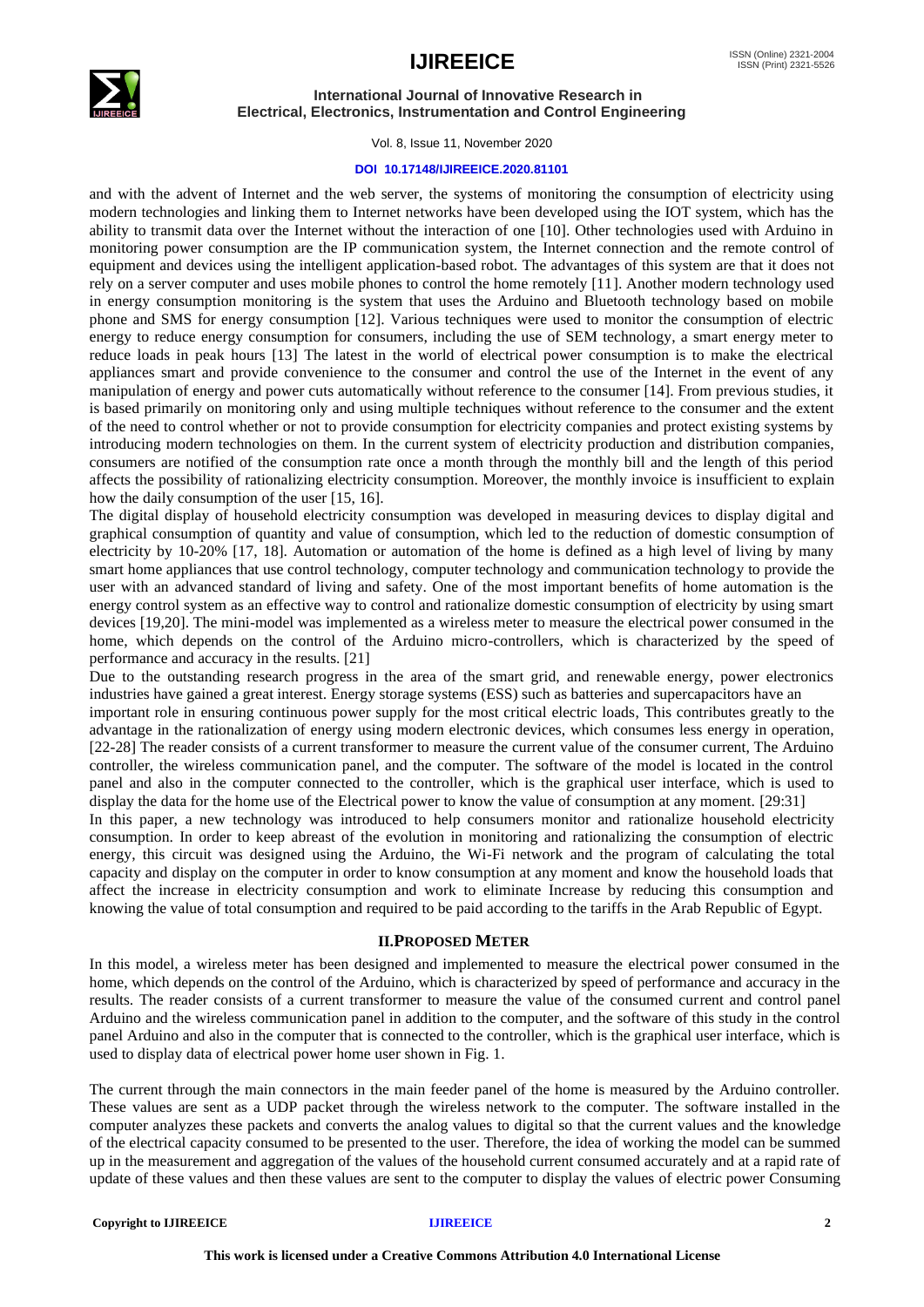

## $\text{IJIREEICE}$   $\text{ISSN (Online) }$   $\text{2321-2004}$

## **International Journal of Innovative Research in Electrical, Electronics, Instrumentation and Control Engineering**

Vol. 8, Issue 11, November 2020

## **DOI 10.17148/IJIREEICE.2020.81101**

the user, Figure 1 illustrates the overall design of the circuit and connect the circuit with the loads of Electrical and household items.

In order to maintain the user's safety and ease of installation, the measuring circuit is connected so that it is not connected in parallel with the main power lines in a way that does not require separation of the power lines for any reason. The wireless communication panel used in the model has the possibility of connecting to the home wireless network and the data rate of this wireless network Sufficient to support the required data refresh rate.

Figure 2 illustrates the Smart-home energy model with different load models for optimization and scheduling: An overview. The following forms show the drawings and charts of the model followed by the details of the components and their characteristics, Figures 3 and 4 show the block diagram of the system.



Figure 1 A simple illustration of the system model



Figure 2 Smart-home energy model with different load models for optimization and scheduling: An overview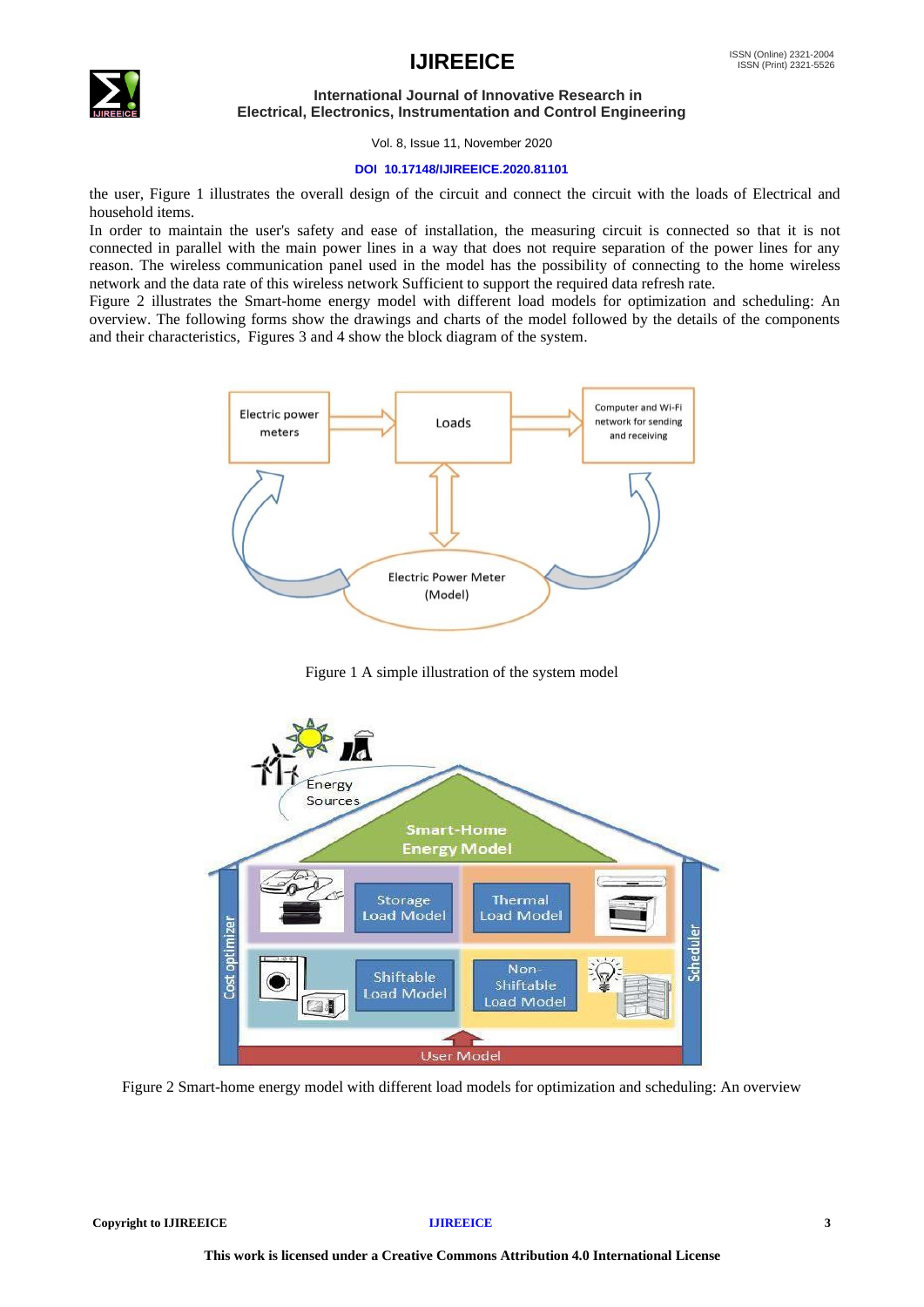

Vol. 8, Issue 11, November 2020

## **DOI 10.17148/IJIREEICE.2020.81101**



Figure 3 A block diagram of the port system



Figure 4 full System diagram

## **III.SYSTEM IMPLEMENTATION**

Arduino is an electronic development board consisting of an open-source electronic circuit with a microcontroller on a single board programmed by computer and designed to make the use of interactive electronics in interdisciplinary projects easier. Arduino is used primarily in Design of interactive electronic projects or projects aimed at building different environmental sensors (eg temperature, wind, pressure, etc.). Arduino can be connected to various programs on the PC. Arduino's programming code is based on the open-source scripting language, and its special programming code is similar to  $C ++$  programming language. It is one of the easiest programming languages used in microcontroller programming. Arduino Uno boards for the experimental circuits are easy to deal with, cheaper and compatible with most extensions and Shields.

Arduino Mega 2560 For the final circuits of the project to increase the number of input and outputs. It depends on the ATmega2560 controller. The following table shows the specifications for each of the two types Table 1.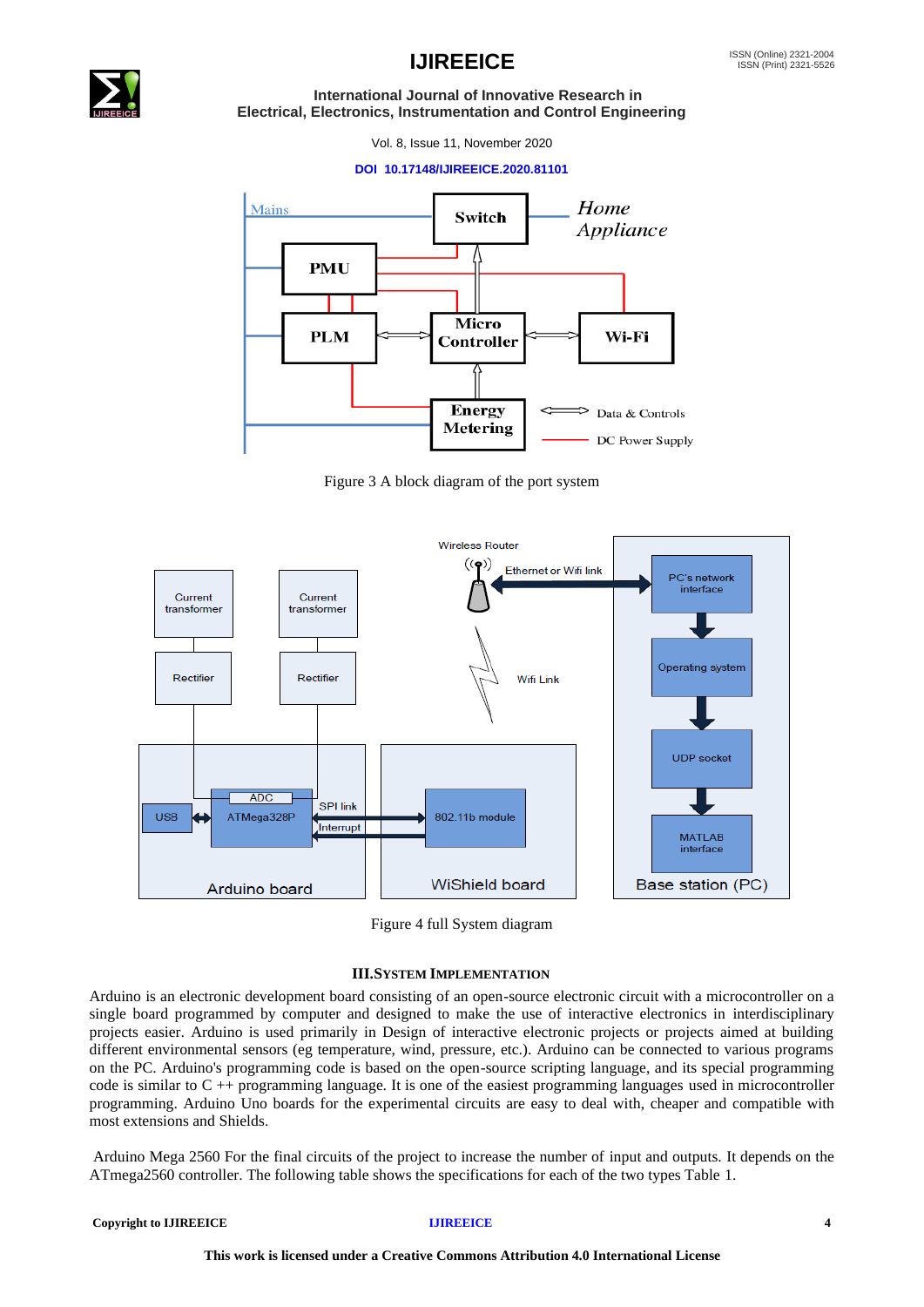

## **IJIREEICE** ISSN (Online) 2321-2004

## **International Journal of Innovative Research in Electrical, Electronics, Instrumentation and Control Engineering**

Vol. 8, Issue 11, November 2020

## **DOI 10.17148/IJIREEICE.2020.81101**

## Table 1 Data extracted from the two types circuits

| m              |                    |                |                      |                     |                   | Digital |                | <b>SRAM</b>    | Flash |                |
|----------------|--------------------|----------------|----------------------|---------------------|-------------------|---------|----------------|----------------|-------|----------------|
|                | Name               | Processor      | Operating<br>Voltage | <b>CPU</b><br>Speed | Analog In/<br>Out | IO/PWM  | <b>EEPROM</b>  | (KB)           | (KB)  | UART           |
| 1              | Uno                | ATmeg<br>a328  | 5 V/7-12 V           | 16MHz               | Jun-00            | 14/6    | 1              | $\overline{2}$ | 32    |                |
| $\overline{2}$ | Mega<br>2560       | ATmeg<br>a2560 | 5 V/7-12 V           | 16MHz               | 16/0              | 54/15   | $\overline{4}$ | 8              | 256   | $\overline{4}$ |
|                | Mega<br><b>ADK</b> | ATmeg<br>a2560 | 5 V/7-12 V           | 16MHz               | 16/0              | 54/15   | $\overline{4}$ | 8              | 256   | $\overline{4}$ |

## **A. Components of electrical power measurement circuit**

Themeasuremnet circuit consists of Arduino Uno(ATmega328) and Node Esp8266. The Smart Connectivity Platform (ESCP) is a set of high performance, high integration wireless SOCs, designed for space and power constrained mobile platform designers. It provides unsurpassed ability to embed WiFi capabilities within other systems, or to function as a standalone application, with the lowest cost, and minimal space requirement.

Smart Connectivity Platform (ESCP) demonstrates sophisticated system-level features include fast sleep/wake context switching for energy-efficient VoIP, adaptive radio biasing for low-power operation, advance signal processing, and spur cancellation and radio co-existence features for common cellular, Bluetooth, DDR, LVDS, LCD interference mitigation.

- Voltage sensing circuit
- Current sensor(Ac-100A)
- Character LCD
- **Breadboard**

## **B. Components of the transmitter and receiver circuit in the Wi-Fi**

The main element of the circle is the Esp8266 . Piece is suitable for all cards Alardoino UNO, MEGA, Leonardo, DUE Figure 5 shows the block diagram for Esp8266.



Figure 5 ESP8266EX Block Diagram

## *C. Software used*

- ●Electronic circuit simulation programs
- ●program programming Arduino
- ●Capacity data processing program
- ●Electrical power calculation and consumption calculation program
- Arduino Software (IDE)

Software programs, called sketches, are created on a computer using the Arduino integrated development environment (IDE). The IDE enables you to write and edit code and convert this code into instructions that Arduino hardware understands. The IDE also transfers those instructions to the Arduino board (a process called uploading).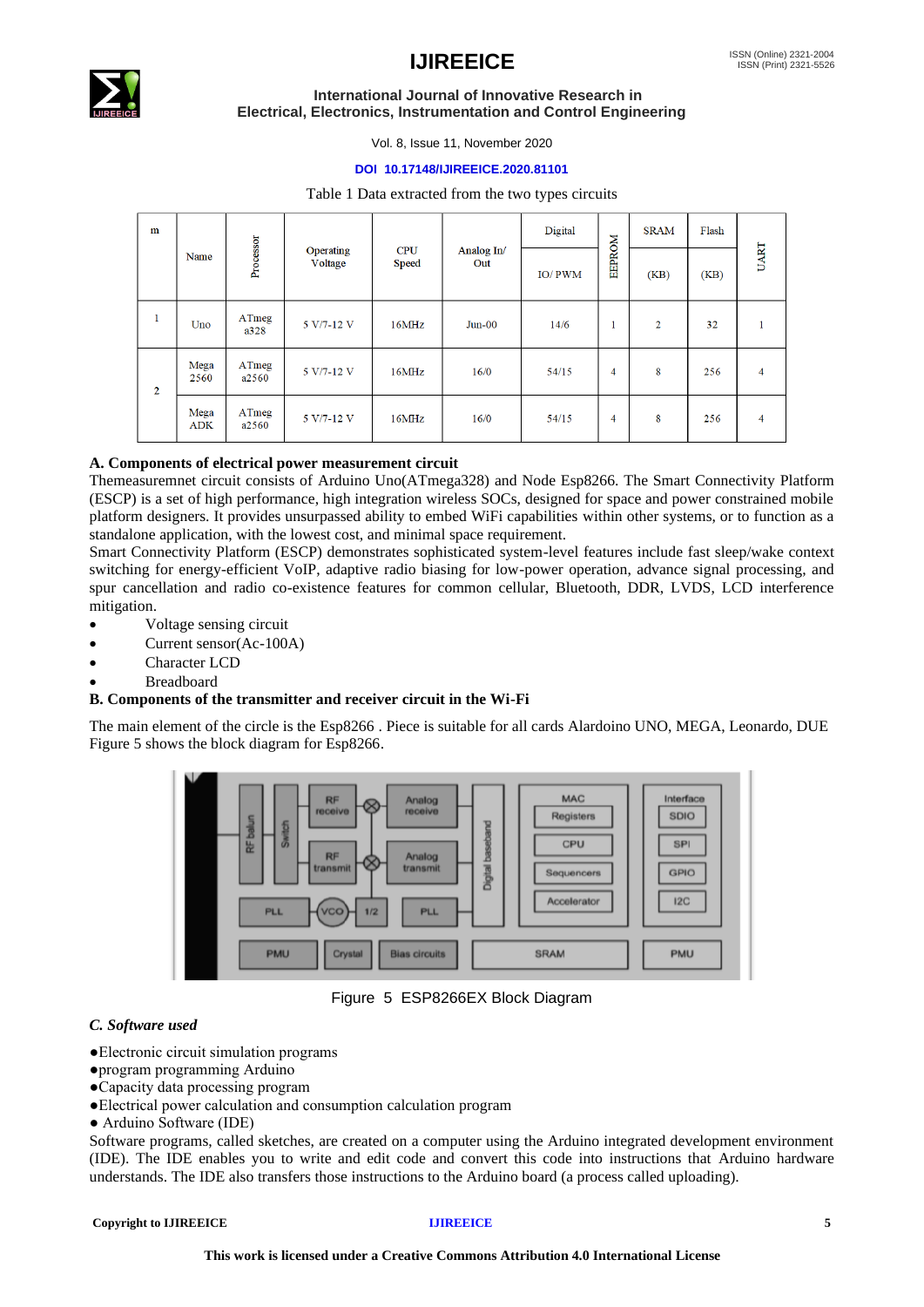## $\mathsf{IJIREEICE}$   $\blacksquare$



## **International Journal of Innovative Research in Electrical, Electronics, Instrumentation and Control Engineering**

Vol. 8, Issue 11, November 2020

## **DOI 10.17148/IJIREEICE.2020.81101**

●Proteus Design suite 8.5

Proteus combines ease of use with powerful features to help you design, test and layout professional PCBs like never before. With nearly 800 microcontroller variants ready for simulation straight from the schematic, one of the most intuitive professional PCB layout packages on the market and a world class shape based auto-router included as standard, Proteus Design Suite 8 delivers the complete software package for today and tomorrow's engineers. ● MATLAB

is a [multi-paradigm](https://en.wikipedia.org/wiki/Multi-paradigm_programming_language) [numerical computing](https://en.wikipedia.org/wiki/Numerical_analysis) environment and [proprietary programming language](https://en.wikipedia.org/wiki/Proprietary_programming_language) developed by [Math](https://en.wikipedia.org/wiki/MathWorks)  [Works.](https://en.wikipedia.org/wiki/MathWorks) MATLAB allows [matrix](https://en.wikipedia.org/wiki/Matrix_(mathematics)) manipulations, plotting of [functions](https://en.wikipedia.org/wiki/Function_(mathematics)) and data, implementation of [algorithms,](https://en.wikipedia.org/wiki/Algorithm) creation of user interfaces, and interfacing with programs written in other languages, of [user interfaces,](https://en.wikipedia.org/wiki/User_interface) and interfacing with programs written in other languages, including [C,](https://en.wikipedia.org/wiki/C_(programming_language)) [C++,](https://en.wikipedia.org/wiki/C%2B%2B) [C#,](https://en.wikipedia.org/wiki/C_Sharp_(programming_language)) [Java,](https://en.wikipedia.org/wiki/Java_(programming_language)) [Fortran](https://en.wikipedia.org/wiki/Fortran) and [Python.](https://en.wikipedia.org/wiki/Python_(programming_language))

4.1.5 Additions:-

- One-way electric counter 220 volts
- Protection circuits for electronic circuits
- Personal computer

• Router we use the following type because it is the average price and available in many markets TP-Link TD-W8968

## **D. kWh calculations**

For AC systems voltage and current pulsate at the system frequency. Although AC voltage and current pulsate at same frequency, they peak at different time power is the algebraic product of voltage and current. Real power is the average of power over cycle and measured by volt-amperes or watt. The portion of power with zero average value called reactive power measured in volt-amperes reactive or vars.

The total power is called the apparent power (symbolized by the capital letter S) and measured by volt-amperes or VA. To describe the reactive power , imagine a person on trampoline , The person real power goes into moving horizontally across trampoline as it bounces , the effort the person expend to keep standing (represent reactive power Q ) during bouncing result no net forward motion(represent real power P) , but it's necessary to walk on trampoline . The motion from trampoline always perpendicular to the direction the person is walking. So that the direction between P and Q 90 degree Out of phase.

## **Reactive power**

The reactive power is defined in the IEEE Standard Dictionary 100-1996 under the energy "magner" as:

$$
Reactive power = \sum_{n=1}^{\infty} Vn \cdot ln \cdot \sin(\varphi n)
$$
 (1)

where Vn and In are respectively the voltage and current rms values of the nth harmonics of the line frequency and is the phase difference between the voltage and the current nth harmonics.

A convention is also adopted stating that the reactive energy should be positive when the current is leading the voltage (inductive load). In an electrical system containing purely sinusoidal voltage and current waveforms at a fixed frequency, the measurement of reactive power is easy and can be accomplished using several methods without errors. However, in the presence of non-sinusoidal waveforms, the energy contained in the harmonics causes measurement errors.

According to the Fourier theorem any periodic waveform can be written as a sum of sin and cosine waves. As energy meters deal with periodic signals at the line frequency both current and voltage inputs of a single phase meter can be described by:

$$
V(t) = \sum_{n=1}^{\infty} \mathbf{V} \mathbf{n} \cdot \sqrt{2} \cdot \sin[(\mathbf{n} \omega \mathbf{o} \mathbf{t}])i(t) = \sum_{n=1}^{\infty} \mathbf{I} \mathbf{n} \cdot \sqrt{2} \cdot \sin[(\mathbf{n} \omega \mathbf{o} \mathbf{t}] + \varphi \mathbf{n})
$$
(2)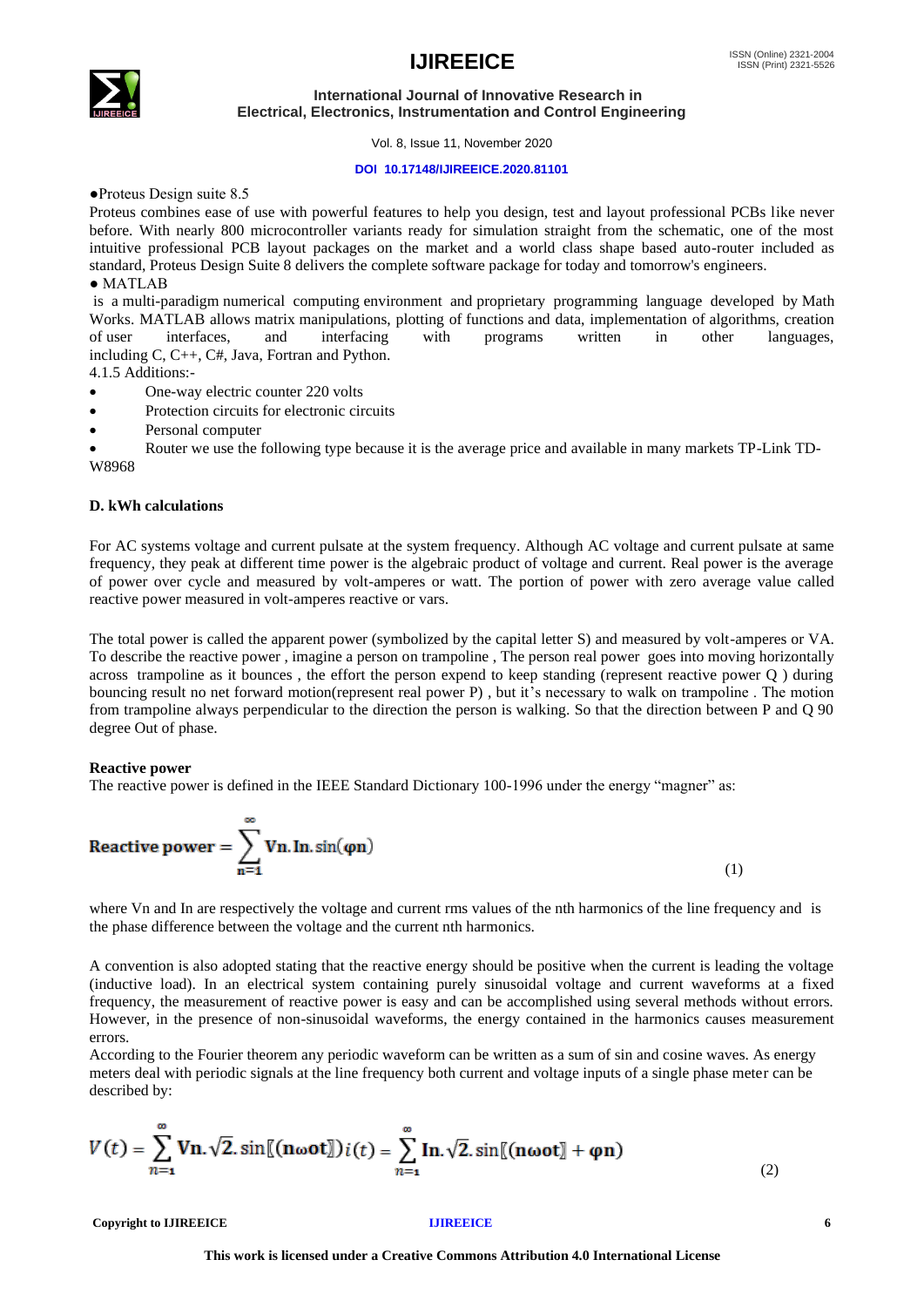## **DOI 10.17148/IJIREEICE.2020.81101**

Vol. 8, Issue 11, November 2020

where Vn and In are defined as in Equation 1. **Active power** The average active power is defined as:

Average active power =  $\sum$  Vn. In. cos ( $\varphi$ n) (3)

The implementation of the active power measurement is relatively easy and is done accurately in most energy meters in the field.

## **Apparent power**

The apparent power is the maximum real power that can be delivered to a load. As Vrms and Irms are the effective voltage and current delivered to the load,

Apparent power =  $V_{\rm rms}$  •  $I_{\rm rms}$  (4)

The correct implementation of the apparent energy measurement is bound by the accuracy of the rms measurements.

## **Reactive power calculation**

Different methods can be used to calculate the reactive power. The theoretical definition of the reactive power is difficult to implement in an electronic system at a reasonable cost. It requires a dedicated DSP to process the Hilbert transform necessary to get a constant phase shift of 90° at each frequency. Several solutions have been developed to overcome this limitation. They can be categorized in three groups:

## **Method 1: Power triangle**

 $\Phi$ 

Apparent Power

right-angle triangle as shown in Figure 1.11.

Reactive Power



The Power triangle method is based on the assumption that the three energies, apparent, active and reactive, form a

can then be processed by estimating the active and apparent energies and applying. Although this method gives excellent results with pure sinusoidal waveforms, noticeable errors appear in presence of harmonics.

## **IV.EXPERIMENTAL SETUP**

The circuit is based on the programmable controllers (arduino) and the Wi-Fi chip. The circuit measures electrical power by measuring current and voltage using the power law (Power = voltage x current x power factor). The data is then sent to the computer via Wi-Fi, the calculation of the total consumption of the electrical loads and the calculation of the consumption tariff of the consumer capacity. Figure 6 the design phase of the circle program proteus. Figure 7 shows the circuit after development practically. The main constituency of the project consists of the following sections:

- Circuit calculation of voltage and current using Arduino.
- Transmitter circuit from the Arduino to the computer via the Wi-Fi network.
- Program to calculate the total capacity and consumption on the computer.

Table 2 shows the virtual capacity of each square meter of area for different types of use. Table 3 shows the estimated charges for common electrical appliances Program Description Calculate the power consumption of the computer Price in the Arab Republic of Egypt for 2017. Program Description Calculate the power consumption of the computer using Price in the Arab Republic of Egypt for 2017

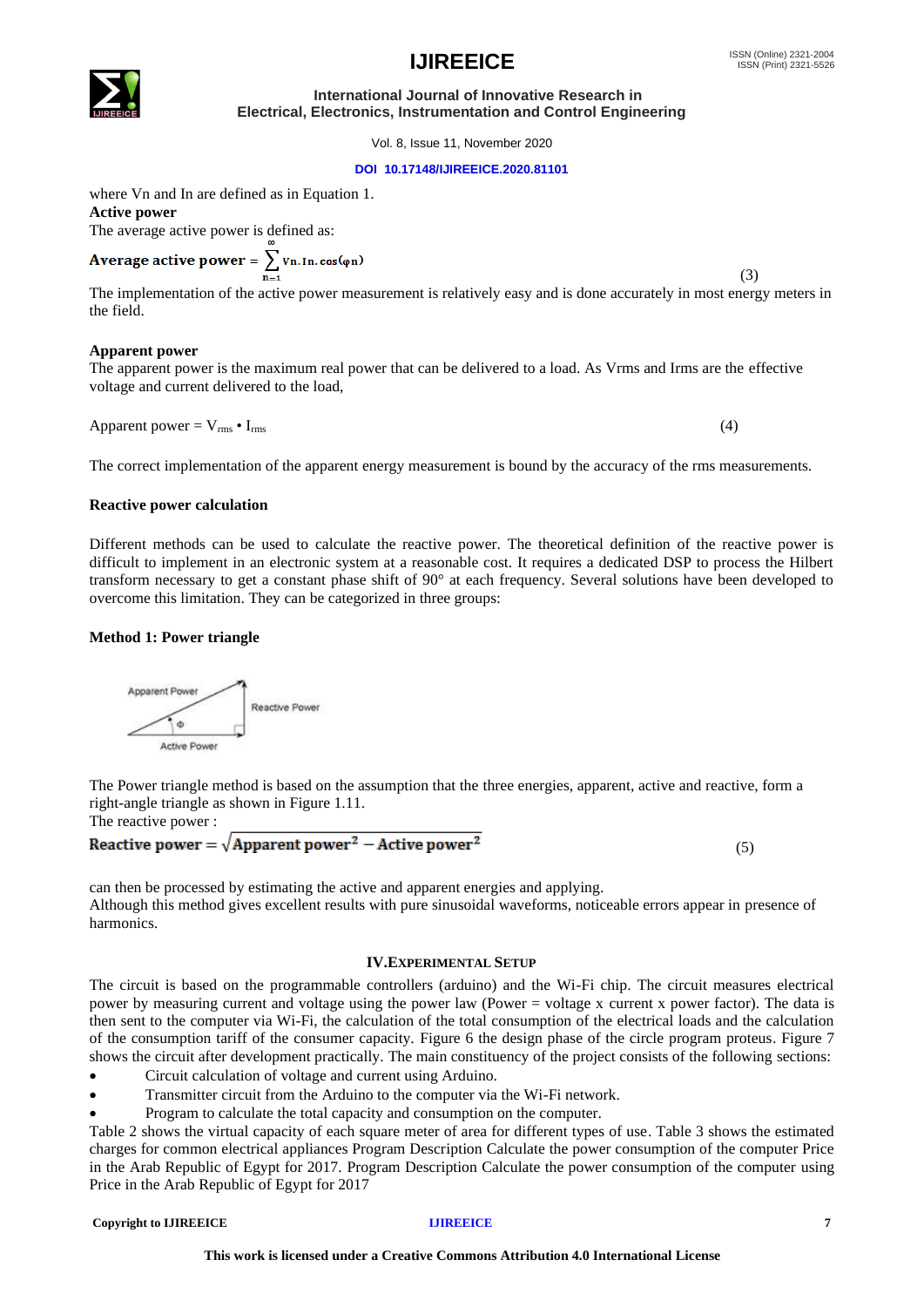

## **IJIREEICE ISSN** (Online) 2321-2004

 **International Journal of Innovative Research in Electrical, Electronics, Instrumentation and Control Engineering**

Vol. 8, Issue 11, November 2020

## **DOI 10.17148/IJIREEICE.2020.81101**



Figure 6 Execution of the circuit on the program proteus Design suite 8.5



Figure 7 The executive branch of the apparatus

|  | Table 2 the virtual capacity of each square meter of area for different types of use |  |
|--|--------------------------------------------------------------------------------------|--|
|  |                                                                                      |  |

| Capacity [W] | Monitoring device      | Capacity (watts) | The device        |
|--------------|------------------------|------------------|-------------------|
| 100-160      | Fridge                 | 500              | Reddish bread     |
| 30-100       | The radio              | 500-1000         | <b>iron</b>       |
| 200-300      | TV set                 | 1500             | Electric cooker   |
| 150-300      | Vacuum Cleaner         | 500              | Hair Dryer        |
| 1500         | Room fire extinguisher | 2000-3000        | Heaters 15 liters |
| 300          | electric washer        | 4000-6000        | 60 liter heaters  |
| 6300         | With a heater          | 4000-6000        | 80 L heaters      |
| 100          | Laundry facilities     | 700              | Water kettle      |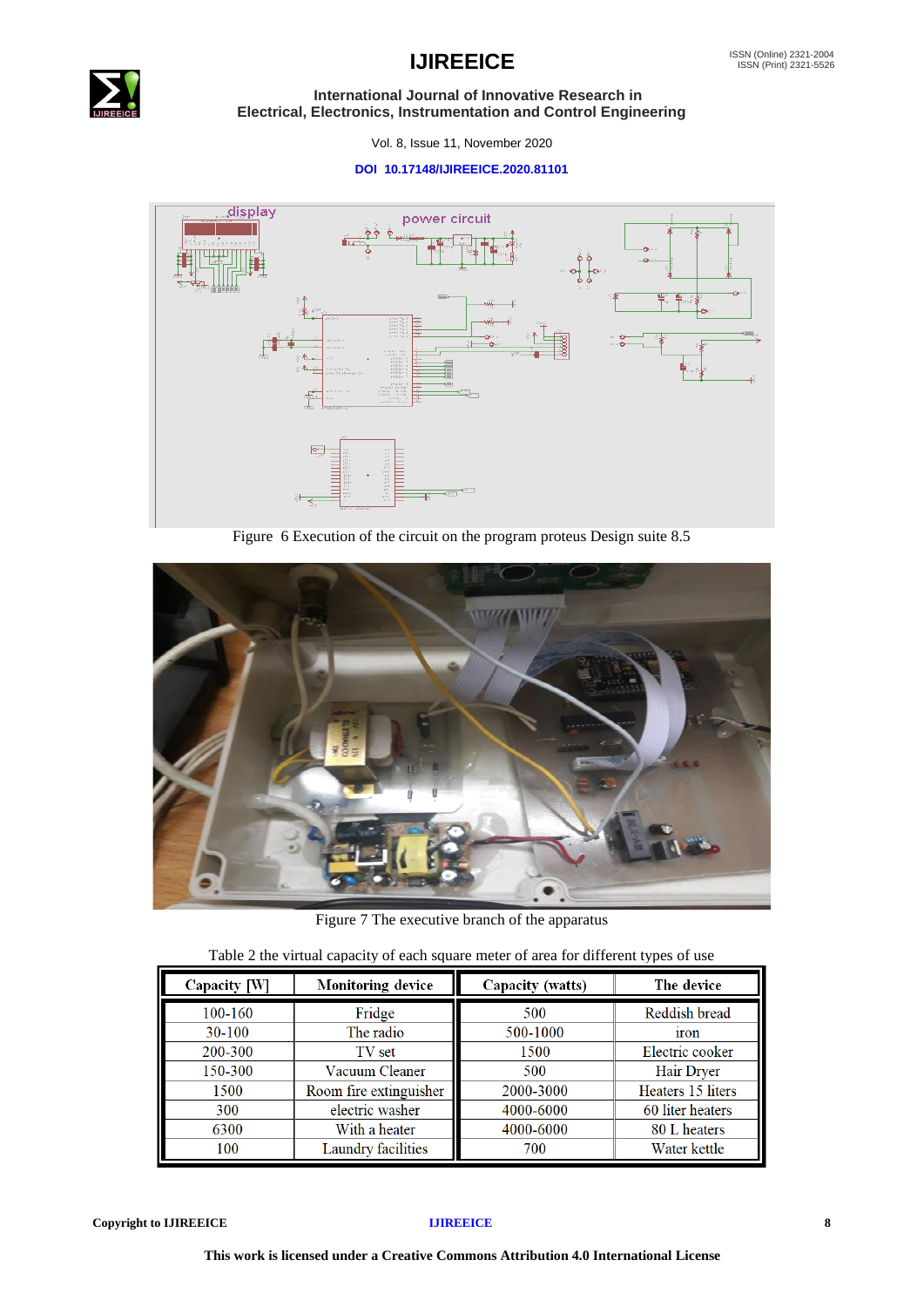

Vol. 8, Issue 11, November 2020

## **DOI 10.17148/IJIREEICE.2020.81101**

### Table 3 the estimated charges for common electrical appliances

| Virtual capacity [volt - ampere per square meter] | Type of use |                          |
|---------------------------------------------------|-------------|--------------------------|
| Various loads                                     | Lighting    |                          |
| 20                                                | $35 - 45$   | <b>Bank</b>              |
| 10                                                | 50-60       | Cafeteria                |
| 20                                                | $40 - 60$   | A place for the computer |
| 15                                                | 50-60       | <b>Basement</b>          |
| 10                                                | $40 - 50$   | The main floor           |
|                                                   | $30-40$     | upstairs                 |
| 15                                                | 50          | Garage                   |
| 10                                                | $20 - 30$   | hospital                 |
|                                                   | 60-80       | <b>Entrances</b>         |
|                                                   | $15 - 25$   | the rooms                |
| 20                                                | 50-70       | Office building          |
|                                                   |             | Hallways and lobby       |

## **V.RESULTS**

There are two ways to get the results. The first is the Short-term method. It is to take the loads in place and calculate the capacity separately and collect the total capacity of all loads and the number of operating hours per load approximately) and compared with the invoice issued by the electricity company and reduce the loads of the most consumption of capacity gradually until we get the required consumption.

The disadvantages of this method depend on the possibilities of several of them:-

- Obtaining the total consumption of the invoice
- Calculation of consumption by approximation.
- Inaccurate operating hours for each load.
- Different loads from each house to the other.
- Reliance on general data on electrical loads

The second method is the Long-term method. The long-term method is divided into two parts:-

• Calculate the consumption of loads in the house through the electric meter and the calculation of the total consumption of the bill of Electricity Company

• Calculate the consumption of loads separately and the actual operating hours of each load and calculate the actual consumption of all loads (for one month) and record data and compare the total consumption with consumption from the electricity , phase (1 month)

By observing the difference between the two consumption values and reduce the actual working hours of loads over the next month and the calculation of total consumption and compared with the consumption of electricity

*Second stage (month 2)*

This method is done by noting the difference between the two consumption values. This method was repeated several times in a row for each month with the data recorded until we get the required consumption for the home and install the operating hours for all loads on the last data already taken.

Problems facing the study:-

●When comparing the actual consumption with the consumption of the bill issued by the electricity company and found a difference between the two values .

●When there is a small difference that is calculated from the company on the system of slides and increases the cost to the consumer >

In both cases, is there a way to adopt the results from the department

Table 4 show the tariff used in Egypt for calculating the consumption energy for each slide.

## **Taking** *the results*

Short-term method:- After taking the readings from the machine and comparing them with the reading of the meter of the electric company, we found that in a big difference between the values of power consumption between the two, which are as follows:

- reading monthly consumption of the meter 164 kW
- Read the consumption of loads during the month on the device 145 kW
	- It is clear that the difference in reading up to 16 kilowatts per month with a precision of 11.6% for the device.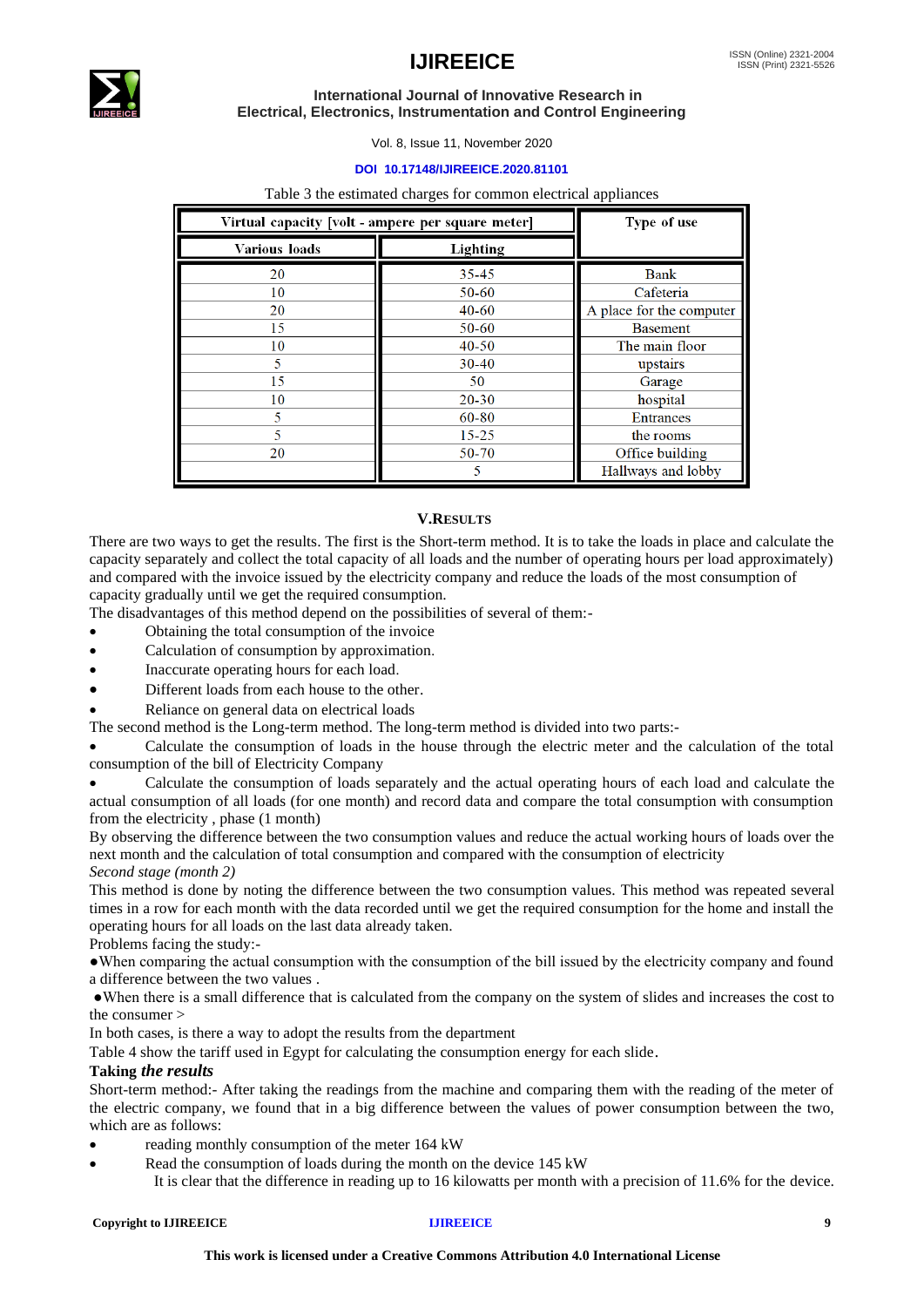

Vol. 8, Issue 11, November 2020

## **DOI 10.17148/IJIREEICE.2020.81101**

The following table shows the data of the machine and meter reading from the electricity bill of the electricity company and a chart. Table 4 shows the value of load consumption by the household meter for February 2018 , Table 3 the value of load consumption by the performing device, Figure 8 shows the electricity bill issued by electricity company for the month of February 2018, Figure 9 shows the graph of the relationship between the resolution of the source device and read as many household during the month of February 2018.

|  |  |  |  | Table 4 the Pricing for residential segments for 2018 |  |  |  |
|--|--|--|--|-------------------------------------------------------|--|--|--|
|--|--|--|--|-------------------------------------------------------|--|--|--|

| <b>Pricing for residential segments</b> |                    |  |  |  |
|-----------------------------------------|--------------------|--|--|--|
| Piasters                                | k.W.h              |  |  |  |
| 13                                      | $1 - 50$           |  |  |  |
| 22                                      | $50 - 100$         |  |  |  |
| 30                                      | $100 - 200$        |  |  |  |
| 55                                      | 200-300            |  |  |  |
| 75                                      | $351 - 650$        |  |  |  |
| 125                                     | 500-1000           |  |  |  |
| 135                                     | 1000-2000          |  |  |  |
| 300                                     | More than $10,000$ |  |  |  |



Figure 8 the electricity bill issued by the Electricity Company for the month of February 2018

| Total<br><b>Consumption</b><br>[kW]                                                                                | Total<br>consumption<br>[W] | Days per<br>month | <b>Hours</b><br>per day | The amount<br>of energy<br>W | <b>Number</b>                               | <b>Device</b><br>Description | N                       |
|--------------------------------------------------------------------------------------------------------------------|-----------------------------|-------------------|-------------------------|------------------------------|---------------------------------------------|------------------------------|-------------------------|
| 135,720                                                                                                            | 135720                      | 30                | 8.7                     | 104                          | 5                                           | Lamp                         | $\mathbf{1}$            |
| 7.80                                                                                                               | 7800                        | 30                | 8                       | 32,5                         |                                             | Refrigerator                 | $\overline{2}$          |
| 7,455                                                                                                              | 7455                        |                   | 5                       | 213                          |                                             | Washer                       | $\overline{\mathbf{3}}$ |
| 7.44                                                                                                               | 7440                        | 30                | 8                       | 31                           |                                             | Television                   | $\boldsymbol{4}$        |
| 0.510                                                                                                              | 510                         | 30                | 0.1                     | 170                          |                                             | Blender                      | $\overline{\mathbf{5}}$ |
| 1.755                                                                                                              | 1755                        | 9                 | 0.2                     | 975                          |                                             | Iron                         | 6                       |
| 3,3                                                                                                                | 3300                        | 4                 | 1.1                     | 750                          |                                             | Vacuum<br>cleaner            |                         |
| 0.012                                                                                                              | 12                          | 20                |                         | 0.1                          | 6                                           | Phones                       | $\mathbf{R}$            |
| <b>Total Consumption</b><br>164<br>(kWatt)<br>30,658<br>Consumption category<br>50,28<br><b>Invoice Cost (EGP)</b> |                             |                   | 10                      |                              | <b>Monthly subscription fee</b><br>(pounds) |                              |                         |

## Table 5 the value of load consumption by the household meter for February 2018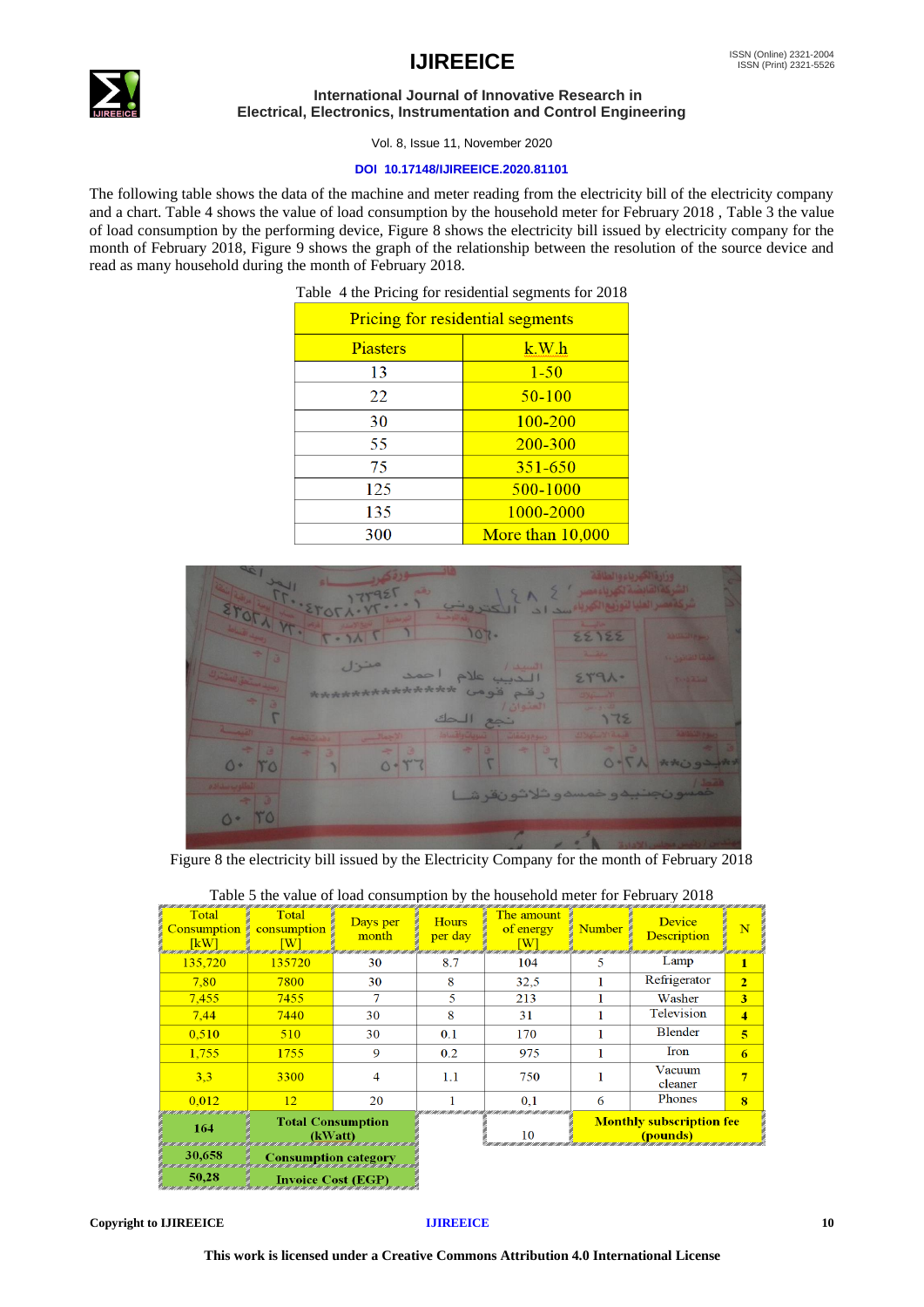

## $\mathsf{IJIREEICE}$   $\blacksquare$

## **International Journal of Innovative Research in Electrical, Electronics, Instrumentation and Control Engineering**

Vol. 8, Issue 11, November 2020

## **DOI 10.17148/IJIREEICE.2020.81101**

| Table 6 Load consumption using the proposed device |  |  |  |
|----------------------------------------------------|--|--|--|
|----------------------------------------------------|--|--|--|

| Total<br><b>Consumption</b><br>[kW] | Total<br>consumption<br>W                           | <b>Days</b><br>per<br>month | Hours per<br>day | Energy [W] | Number | <b>Device</b><br><b>Description</b>                     | No.            |
|-------------------------------------|-----------------------------------------------------|-----------------------------|------------------|------------|--------|---------------------------------------------------------|----------------|
| 124.8                               | 124800                                              | 30                          | 8                | 104        | ⊃      | Lamp                                                    | п              |
| 7.44                                | 7440                                                | 30                          | 8                | 31         |        | Refrigerator                                            | $\overline{2}$ |
| 3,360                               | 3360                                                | 4                           | 4                | 210        |        | Washer                                                  | 3              |
| 4.5                                 | 4500                                                | 30                          | 5                | 30         |        | Television                                              | 4              |
| 0.256                               | 256                                                 | 20                          | 0.08             | 160        |        | <b>Blender</b>                                          | 5              |
| 1,746                               | 1746                                                | 10                          | 0.18             | 970        |        | Iron                                                    | 6              |
| 3                                   | 3000                                                | 4                           |                  | 750        |        | Vacuum<br>cleaner                                       |                |
| 0.006                               | 6                                                   | 20                          |                  | 0.1        | 3      | Phones                                                  | $\mathbf{R}$   |
| 145,108                             | <b>Total Consumption</b><br>n <b>IkW)</b><br>amanan |                             |                  | 10         |        | <b>Monthly subscription fee (in</b><br><u>= pounds)</u> |                |
| 30,658                              | <b>Consumption</b><br>category                      |                             |                  |            |        |                                                         |                |

44,48 **Invoice Cost (EGP** 



Figure 9 Comparison between reading the energy consumption by the device and the domestic meter of the electricity company for the month of February 2018

## **Long-term method:-**

In this way, electricity consumption was rationalized by reducing the operating hours for a set of loads that affect the increase in consumption (eg, inductive loads) to match the value of the costs to be paid to the electricity company and taking into consideration the regularity of the loads in the natural situation that does not affect the work. The readings were as follows.

- Readings meter previous month 164 kW1.
- Readings of the meter new month 122 kW.

The following table shows the readings this month with a picture of the electricity bill and a chart showing the difference between the two readings, Table 7 shows the value of load consumption by the household meter for March 2018, Figure 10 shows the monitoring and rationalization of electricity consumption for February and March 2018. Figure 11 shows the electricity bill issued by Upper Egypt Electricity Company for the month of March 2018.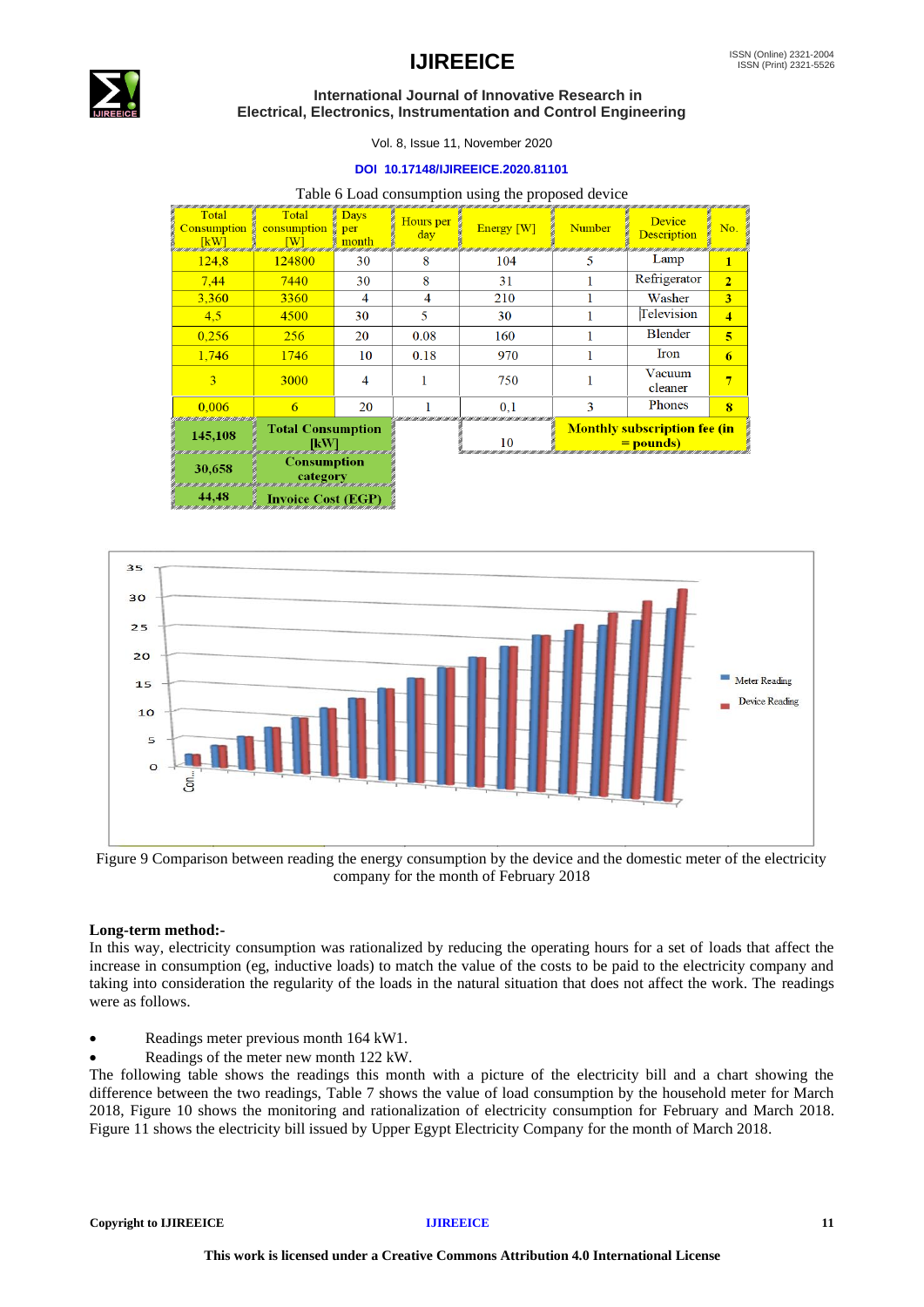



Vol. 8, Issue 11, November 2020

## **DOI 10.17148/IJIREEICE.2020.81101**

## Table 7 the value of load consumption by the household meter for March 2018

| Total<br><b>Consumption</b><br>[kW] | Total<br>consumption<br>W | Days per<br>month             | Hours / day | The amount<br>of energy $[W]$                        | Number | Device<br><b>Description</b>         | No.            |
|-------------------------------------|---------------------------|-------------------------------|-------------|------------------------------------------------------|--------|--------------------------------------|----------------|
| 104,520                             | 104520                    | 30                            | 6.7         | 104                                                  | 5      | Lamp                                 | 1              |
| 7.312                               | 7312                      | 30                            | 7,5         | 32,5                                                 |        | Refrigerator                         | $\overline{2}$ |
| 3,408                               | 3408                      | 4                             | 4           | 213                                                  |        | Washer                               | $\overline{3}$ |
| 5,580                               | 5580                      | 30                            | 6           | 31                                                   |        | Television                           | 4              |
| 0.272                               | 272                       | 20                            | 0.08        | 170                                                  |        | <b>Blender</b>                       | 5              |
| 0.624                               | 624                       | 8                             | 0.08        | 975                                                  |        | <b>iron</b>                          | 6              |
| 0.300                               | 300                       | 4                             | 0.1         | 750                                                  |        | Vacuum<br>cleaner                    | 7              |
| 0.006                               | 6                         | 10                            |             | 0.1                                                  | 6      | Phones                               | $\overline{8}$ |
| 122                                 |                           | <b>Total Consumption [kW]</b> |             | 10                                                   |        | Monthly subscription fee<br>[Pounds] |                |
| 30.658                              |                           | <b>Consumption category</b>   |             | Times $N(\sqrt{9} - \sqrt{3} + \sqrt{7} + \sqrt{7})$ |        |                                      |                |

38,94 Invoice Cost (EGP)



Figure 10 monitoring and rationalization of electricity consumption for February and March 2018

| وزارة الكهرباءوالطاقة<br>ااخطار سداد<br>أ الشركة القابضة لكهرباء مصر<br>شركة مصرالطبا لتوزيع الكهرياء<br>المراغه   | فاتسب ودة كهويسسياء<br>الشركة القايضة لكهرياء مصر .<br>175777 (B)<br>المر اغد                                                                                                                                                                                                                                                                                                                                                                                                                                                                                                                                                                                                                      | وزارة الكرياء والطاقة                 |
|--------------------------------------------------------------------------------------------------------------------|----------------------------------------------------------------------------------------------------------------------------------------------------------------------------------------------------------------------------------------------------------------------------------------------------------------------------------------------------------------------------------------------------------------------------------------------------------------------------------------------------------------------------------------------------------------------------------------------------------------------------------------------------------------------------------------------------|---------------------------------------|
| $T_{\text{r}} \cdot 2707 \cdot 1073 \cdot 1073 \cdot 17$<br>/ Lewis<br>الديب علام<br>احمد                          | شركة سرالليا تتوزيع الكهربائيين اد الكشروني<br>$IT-2YOT\lambda+YT-1$<br>التهريطية المخالاسير إلمرعى المساب إيومية إمراقية إمتعقة<br>$\frac{1}{2}$<br>107.<br>$T \cdot 11$<br>55732<br>· TY LTOTS                                                                                                                                                                                                                                                                                                                                                                                                                                                                                                   | <b>ASSESSMENT</b>                     |
| اهرعس احساب إبريبة براقبة اشتقة<br>تاريخ الإصدار<br>$\Upsilon$<br>$\wedge$<br>17078                                | Johnstown<br>mille<br>1 august<br>منزل<br>$-20$<br>الدبب علام احمد<br>22122<br>رقم قومى **********************<br>وصيف مستحق للمشتراك                                                                                                                                                                                                                                                                                                                                                                                                                                                                                                                                                              | <b>In General Color</b><br>$1 - 12.5$ |
| أشهر للحاسبة<br>مطلوب سنداده كهرياء<br>$-11-$<br>$-20 - 12$<br>22777<br>$YQ - P$<br><b>COMPARTMENT</b><br>mileston | 475 40<br>العنوان /<br>$\Rightarrow$ 3<br>لشاوءان<br>الحك<br>77f<br>تحج<br>دفعات تطميع<br>$2 - 41$<br>الإجعالس<br>السوم وتتفات<br>المسويات واهساط<br>المستهلات                                                                                                                                                                                                                                                                                                                                                                                                                                                                                                                                     |                                       |
| $\frac{1}{2}$ =<br>22122<br>**لدون**<br>اجبالى للطلوب سداده<br>استهيلات                                            | 10<br>$\frac{1}{2} \frac{1}{2} \frac{1}{2} \frac{1}{2} \frac{1}{2} \frac{1}{2} \frac{1}{2} \frac{1}{2} \frac{1}{2} \frac{1}{2} \frac{1}{2} \frac{1}{2} \frac{1}{2} \frac{1}{2} \frac{1}{2} \frac{1}{2} \frac{1}{2} \frac{1}{2} \frac{1}{2} \frac{1}{2} \frac{1}{2} \frac{1}{2} \frac{1}{2} \frac{1}{2} \frac{1}{2} \frac{1}{2} \frac{1}{2} \frac{1}{2} \frac{1}{2} \frac{1}{2} \frac{1}{2} \frac{$<br>$\Rightarrow$ $\Box$<br>$\Rightarrow$ a<br>$\overline{B}$<br>$\div$ 3<br>$\frac{1}{2} \sum_{i=1}^{n} \frac{1}{2} \left( \frac{1}{2} \sum_{i=1}^{n} \frac{1}{2} \right)$<br>$-5$<br>ra<br>T9.5<br>$\frac{1}{2} \frac{d\mathbf{r}}{dt} = \frac{1}{2} \frac{d\mathbf{r}}{dt}$<br>المللوب سندادي | TA98 *** UNA                          |
| $\vec{r}_{9}$ .<br>للدرورس<br>155                                                                                  | $-10$<br>$r - r$                                                                                                                                                                                                                                                                                                                                                                                                                                                                                                                                                                                                                                                                                   | تسممه شلاشون جنيم                     |
| تاريخ المرور<br>انظر خلفة                                                                                          | تاريخ التحصيل<br>انظر خلفة                                                                                                                                                                                                                                                                                                                                                                                                                                                                                                                                                                                                                                                                         | مس ارشی مجلس الإدارة                  |

Figure 11 the electricity bill issued by the Electricity Company for the month of March 2018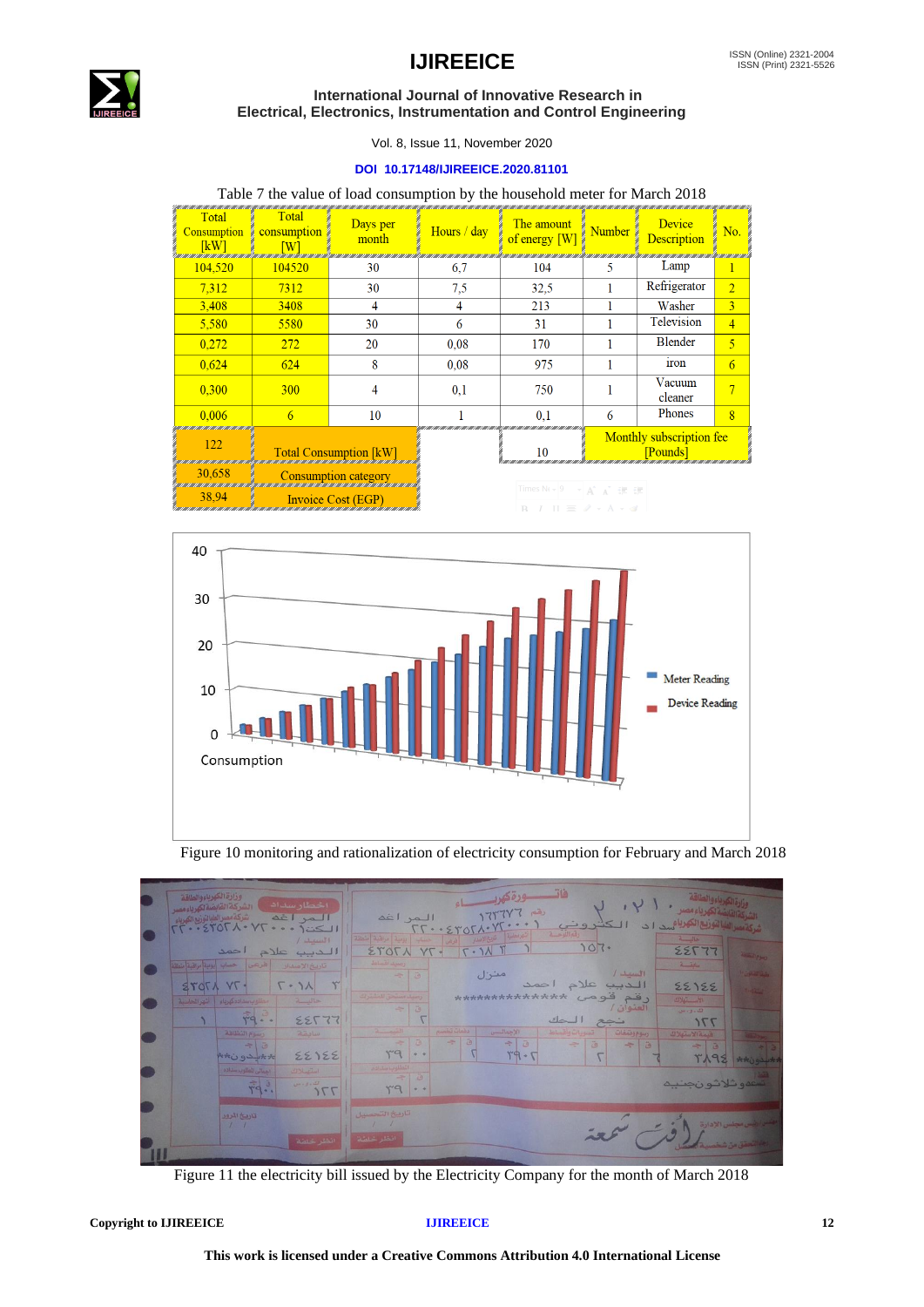



Vol. 8, Issue 11, November 2020

### **DOI 10.17148/IJIREEICE.2020.81101**

## **VI.DISCUSSION**

From the previous results, we obtain from the first method, the rate of energy conservation is up to 11%. In the second method, we reach the rate of rationalization of consumption up to 26% of the total energy consumption, and we can combine the two methods together so that the consumption and rationalization is monitored using the implemented model instead of the home meter. Rationalization of consumption of the second method depending on the reading of the device instead of the home counter to obtain the accuracy of the control of the consumption of loads and rationalization may reach 40% of the total consumption of the house, The diagram below shows the relationship between the three methods as shown in Figure 12.



Figure 12 The relationship between rationalization of electric power consumption using machine reading and home meter readings

## **VII.CONCLUSIONS**

From the above, in terms of studying the previous results, it is clear to us that the extent of control and rationalization of energy consumption by the device with the household meter of the electricity company exceeded the rationalization rate from 10 to 26% reduction in energy for the consumer. The use of the device only alternative home counter exceeded the rationalization rate from 30 to 40 % Decrease in energy for the benefit of the consumer, because the accuracy of the device in the control of electric energy from the household meter of the electricity company exceeded 10%, so we propose in this research to replace the home meter of this device for the accuracy of measurement and control of electric energy. The programmable type controllers (Arduino) collects data and send it with high accuracy to the internet networks (Wi-Fi) . The total system is implemented using a smaller size and cheaper price of components. The benefit from the control of electricity and rationalization of electricity is verified for both the consumer and electricity companies. The approach of visualizing information will encourage users to be more aware of their energy consumption needs.

### **REFERENCES**

- [1]. Helen Ai He , Saul Greenberg , " Motivating Sustainable Energy Consumption in the Home" prism , University of Calgary CA, 2008.
- [2]. M Marcu , C Stangaciu, A Topirceanu, D Volcinschi, and V Stangaciu ,"Wireless Sensors Solution for Energy Monitoring, Analyzing, Controlling and Predicting ", conference on sensor , springer , 2010.
- [3]. J G Josué, J M. Pina, and M V Neves "Home Electric Energy Monitoring System , Design and Prototyping" IFIP AICT 349, pp 437–444, 2011.
- [4]. A M Marcia, R B Ortega , I D F lava , P A vila , F F gil " A power consumption monitoring, displaying and evaluation system for home devices" Waves, ISSN 1889-8297 , riunet.upv.es ,2013.
- [5]. Srividyadevi P., Pusphalatha D . V .and Sharma P.M ,"Measurement of power and Energy Using Arduino", Res. J . Engineering sci.2(10) 10- 15., pp October – 2013,ISSN 2278-9472, 2013.
- [6]. Mendes, T.D.P.; Godina, R.; Rodrigues, E.M.G.; Matias, J.C.O.; Catalão, J.P.S. Smart Home Communication Technologies and Applications: Wireless Protocol Assessment for Home Area Network Resources. *Energies* **2015**, *8*, 7279-7311.
- [7]. Paolo Visconti, Patrizio Primiceri, and Georgio Cavalera , " Wireless Monitoring System of Household Electrical Consumption with DALYbased Control Unit of Lighting Facilities Remotely Controlled by Internet" h rcak. Srcee.hr, Vol. 12, No. 1, 2016.
- [8]. P. Visconti, A. Lay-Ekuakille, P. Primiceri, and G. Cavalera , "Wireless smart system for monitoring and driving of household electrical facilities remotely controlled by Internet" IEEE, 2016.